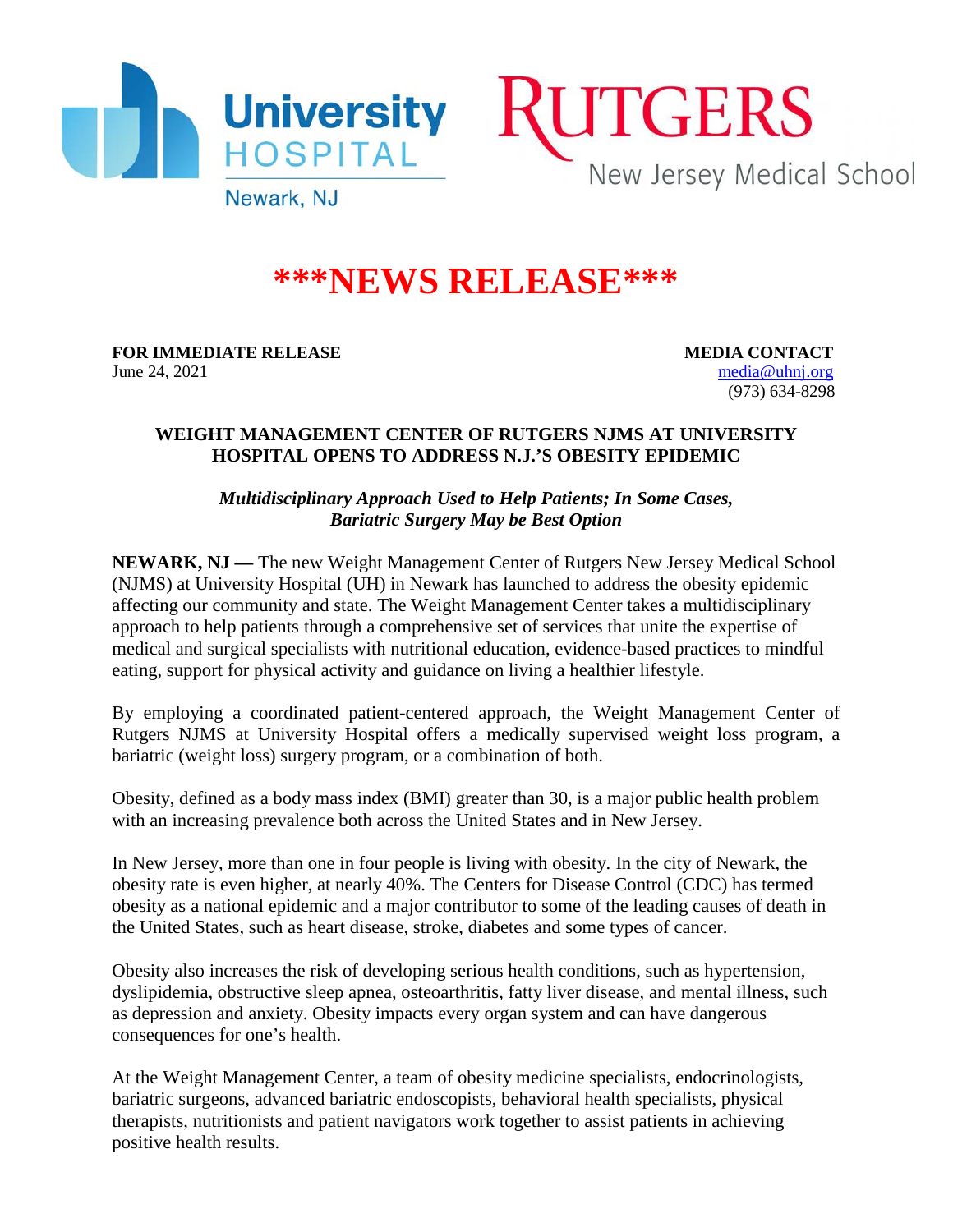The medically-supervised program offers patients with obesity non-surgical options to achieve meaningful weight loss and improve their health. Studies show that modest weight loss of about 5-10% can improve many obesity-related chronic health conditions, including diabetes, high blood pressure and arthritis.

Patients will receive a comprehensive treatment plan, including individualized nutritional and physical activity recommendations to support healthy lifestyle changes. In addition, some patients may benefit from treatment with medications that promote weight loss and improve metabolic health. Additionally, bariatric surgery may be the best option for patients who meet the recommended guidelines for this level of intervention.

Candidates for bariatric surgery are individuals with a BMI of at least 35, along with a coexisting medical condition, or individuals with a BMI of more than 40. Patients generally seek bariatric surgery when they have not achieved meaningful or sustained weight loss with lifestyle changes alone. Research shows that bariatric surgery results in significant long-lasting weight loss, reduction of premature death, improvement or cure of high blood pressure, sleep apnea and reflux disease, and is the only known surgical treatment for Type 2 diabetes in patients with obesity.

The numbers of annual bariatric surgery procedures are on the rise nationally. In 2019, more than 256,000 bariatric surgeries were performed in the United States, according to figures from the American Society for Bariatric and Metabolic Surgery. Notably the complication and mortality rates (4% and 0.1%, respectively) of bariatric surgery are comparable to some of the country's safest and most common surgeries.

The bariatric surgery program at the Weight Management Center is structured to provide patients the opportunity to realize significant, long-term weight loss through a program of pre-surgical evaluation, surgery, recovery and long-term nutritional counseling. The team consists of boardcertified bariatric surgeons, registered nurses, a registered dietitian, a patient navigator, and other specialists who are committed to helping surgical candidates achieve their weight loss and health goals.

Although bariatric surgery has been around since the 1990s, modern-day minimally invasive procedures are considered safer and more effective than earlier approaches. These modern procedures offer their own benefits and risks, but often result in fewer complications and positive health effects. Current bariatric surgical procedures offered include laparoscopic and robotic sleeve gastrectomy and Roux-en-Y gastric bypass.

Bariatric surgery is done through four to five small half-inch incisions. There is no large scarring and bariatric surgery has been found to be one of the safest surgeries. Additionally, many people do not know that bariatric surgery is covered by Medicare and Medicaid.

Meaningful and sustained weight loss, whether achieved through medical and/or surgical intervention, can contribute to improvements in overall health, and may even result in complete elimination of health conditions such as Type 2 diabetes, heart disease, high blood pressure, elevated cholesterol, gastroesophageal reflux disease (GERD), obstructive sleep apnea and infertility, among others.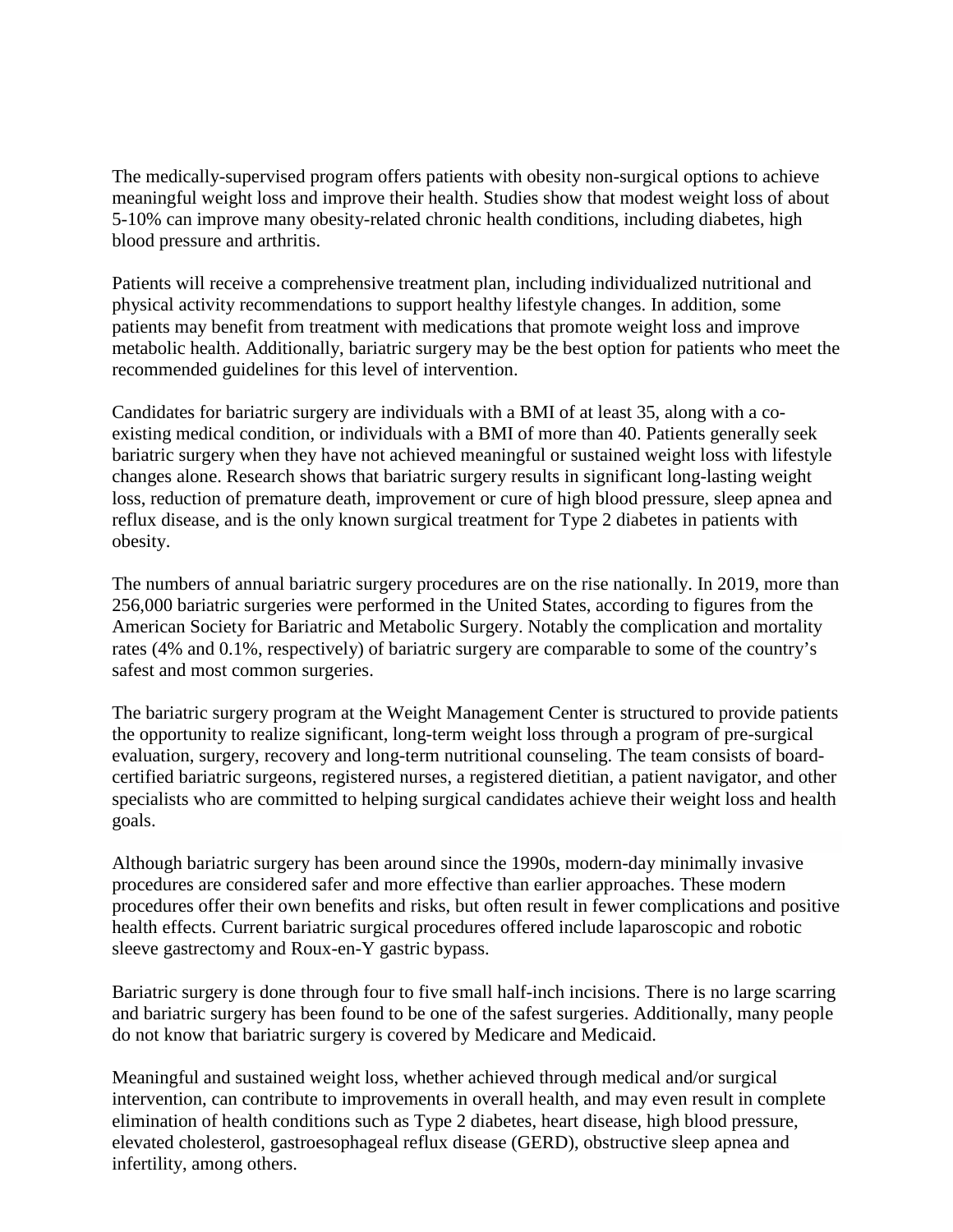"We consider the Weight Management Center a key ingredient in our ongoing effort to create healthier communities in the City of Newark and the surrounding area," says **Lissette M. Cespedes, MD, Assistant Professor of Medicine, Division of Endocrinology at Rutgers New Jersey Medical School and a University Hospital doctor**. "By taking a coordinated, patientcentered approach that offers a multi-disciplinary team of clinicians committed to helping our neighbors lead healthier lives, this program is unique from many of the stand-alone weight loss programs in the region. We are proud to make this innovative program available to our patients and community."

"By combining medical and surgical options for patients, we are able to take an individualized approach to weight management for each and every patient," said **Aziz M. Merchant, MD, FACS, Associate Professor, Chief, Division of General/MIS Surgery at Rutgers New Jersey Medical School and a University Hospital doctor**. "We take our commitment to being the region's trustworthy resource for health and wellness very seriously. Surgery may not be an option for every patient, but through the Center's unique program, we take great care to make sure that each patient receives a customized plan that meets their individual needs."

"As a public hospital that serves a majority-minority population, we are keenly aware that adults of color have the highest prevalence of age-adjusted obesity, and these trends are no different here in Newark," said **Shereef Elnahal, MD, MBA, President and CEO of University Hospital**. "We are glad to partner with Rutgers New Jersey Medical School to provide a comprehensive set of services that will have a deep impact on the community we serve."

The Weight Management Center is part of Rutgers Health at the University Hospital Ambulatory Care Center. With healthcare teams led by Rutgers Health physicians, the University Hospital Ambulatory Care Center offers the highest quality care in a private office setting. In addition, it provides a wide range of outpatient services that utilize state-of-the-art medical technology so patients can access the help they need when they need it.

To learn more, call University Hospital at 973-972-9000.

# # #

## **About University Hospital**

University Hospital is part of one of the nation's leading academic medical centers and is the Level 1 Trauma Center for Northern New Jersey. Located at University Heights in Newark, University Hospital is a principal teaching hospital of Rutgers Biomedical and Health Sciences and a regional resource for advanced services across many medical specialties. For more information about University Hospital, please visit [www.uhnj.org.](http://www.uhnj.org/)

## **About Rutgers New Jersey Medical School**

Founded in 1954, Rutgers New Jersey Medical School is the oldest school of medicine in the state. Today it is part of Rutgers, The State University of New Jersey and graduates approximately 170 physicians a year. In addition to providing the MD degree, the school offers MD/PhD, MD/MPH and MD/MBA degrees through collaborations with other institutions of